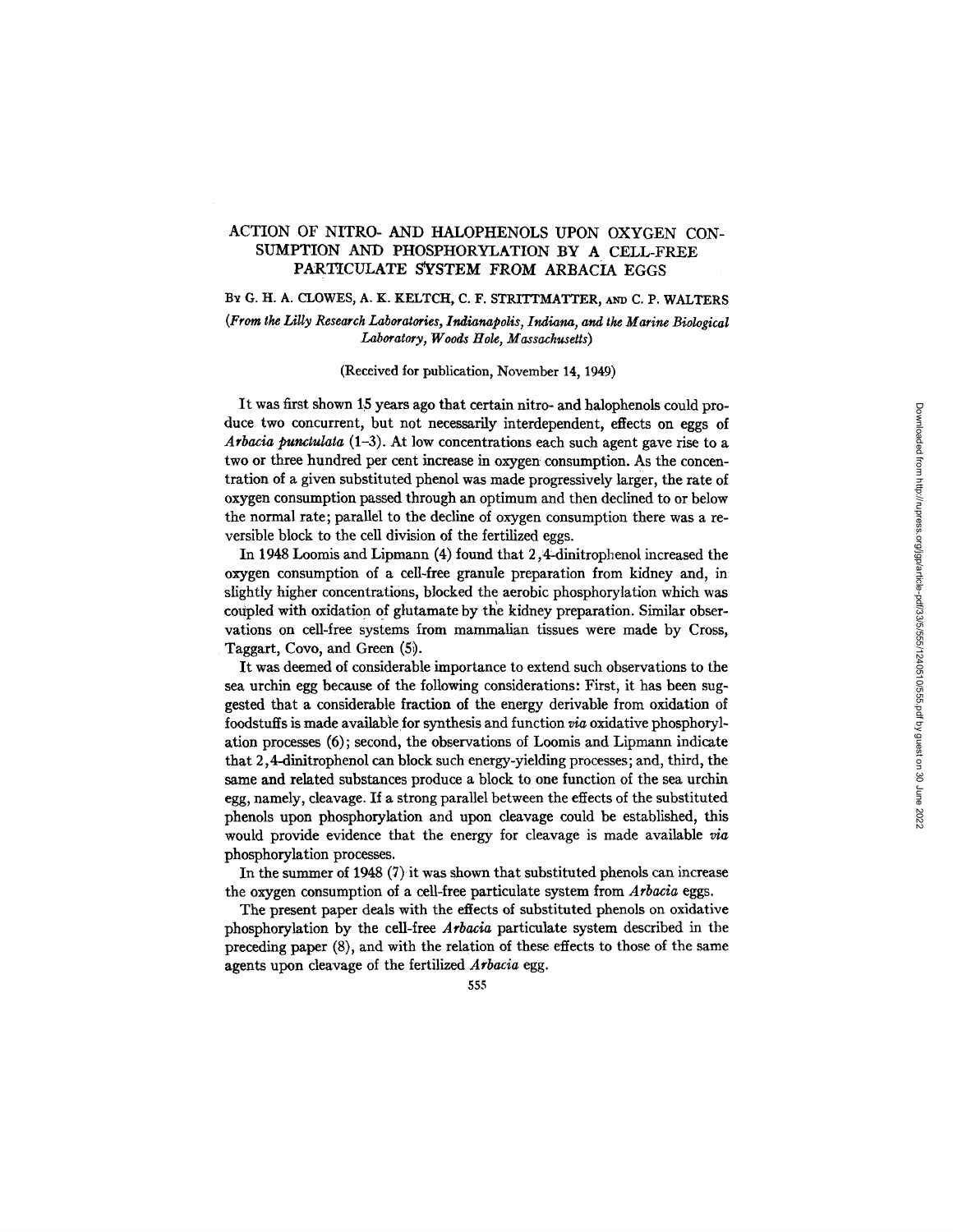#### ARBACIA EGGS

#### EXPERIMENTAL RESULTS

Nine substituted phenols have been investigated with respect to their effects on oxygen consumption and phosphorylation by the cell-free particulate system of unfertilized Arbacia eggs (Table I). Each agent was included in the contents of the Warburg flasks in the amount required to give the final concentrations shown in Table I. The order of addition of reagents was the same as that specified in the previous paper (8). Phosphorylation was measured in terms of the

#### **TABLE I**

## Effect of Substituted Phenols upon Oxygen Consumption and Inorganic Phosphate Uptake by a Cell-Free Particulate System from Unfertilized Eggs of Arbacia punctulata.

All experiments were carried out at 20°C., with 0.01 M a-ketoglutarate as substrate. The values represent, respectively, oxygen uptake and inorganic phosphate disappearance per 0.1 ml. packed eggs per hour. See reference 8 for detailed experimental methods; pH values were determined for each flask at the end of the incubation period.

| Concentration<br>of reagent | $2,4-$<br>Dinitro-<br>phenol<br>pH 7.2 |                      | $4.6 -$<br>Dinitro-<br>cresol<br>pH 7.0 |                      | -4.6<br>Dinitro-<br>carvacrol<br>pH 7.1 |                      | $2,4-$<br>Dinitro-<br>thymol<br>pH 7.1 |                      | s-Nitro<br>phenol<br>pH 7.2 |                      | o-Nitro-<br>phenol<br>pH 7.2 |                      | Picric<br>acid<br>pH 7.4 |                      | -3,4,5<br>Trichlor-<br>ophenol<br>pH 7.1 |                      | $2.6 -$<br>Dinitro-<br>4-chioro-<br>phenol<br>pH 7.4 |                      |
|-----------------------------|----------------------------------------|----------------------|-----------------------------------------|----------------------|-----------------------------------------|----------------------|----------------------------------------|----------------------|-----------------------------|----------------------|------------------------------|----------------------|--------------------------|----------------------|------------------------------------------|----------------------|------------------------------------------------------|----------------------|
|                             | O,<br>Use                              | Loss                 | о.<br>Use                               | 038<br>ىم<br>د،      | 01<br>Use                               | $P_{\text{S}8}$      | о.<br>Use                              | <b>QSS</b><br>⊐      | о,<br>Use                   | $\mathbf{L_{oss}}$   | О2<br>Use                    | Loss                 | 0 <sub>2</sub><br>Use    | Loss                 | O <sub>2</sub><br>Use                    | Loss                 | о.<br>Use                                            | $a^{\alpha}$<br>' S  |
| moles per l.                | с.<br>mm.                              | μg.                  | с.<br>mm.                               | μg.                  | с.<br><b>mm.</b>                        | μg.                  | с.<br>mm.                              | μg.                  | с.<br>mm.                   | μг.                  | с.<br>mm.                    | μг.                  | c.<br>mm.                | μг.                  | с.<br>mm.                                | μg.                  | c.<br>mm.                                            | нg.                  |
| û                           | 36                                     | 126                  | 34                                      | 131                  | 28                                      | 104                  | 38                                     | 122                  | 30                          | 122                  | 30                           | 122                  | 37                       | 102                  | 31                                       | 102                  | 37                                                   | 102                  |
| $3.12 \times 10^{-5}$       | . .                                    | $\cdot$ .            | . .                                     | $\cdot$ .            | $\ddot{\phantom{0}}$                    | $\ddot{\phantom{a}}$ | 37                                     | 113                  | . .                         | . .                  | . .                          | $\ddot{\phantom{1}}$ | $\cdot$ .                | $\ddot{\phantom{0}}$ | . .                                      | $\ddot{\phantom{1}}$ | $\ddot{\phantom{0}}$                                 | . .                  |
| $6.25 \times 10^{-5}$       | $\ddot{\phantom{1}}$                   | $\ddot{\phantom{0}}$ | $\ddot{\phantom{0}}$                    | . .                  | $\ddot{\phantom{0}}$                    | $\ddotsc$            | 35                                     | 98                   | $\ddot{\phantom{0}}$        | $\cdot$ .            | $\ddot{\phantom{0}}$         | $\ddot{\phantom{0}}$ | . .                      | . .                  | $\ddot{\phantom{0}}$                     | $\ddot{\phantom{1}}$ | . .                                                  | . .                  |
| $1.25 \times 10^{-7}$       | 36                                     | 117                  | 34                                      | 119                  | 28                                      | 93                   | 34                                     | 67                   | $\ddot{\phantom{0}}$        | $\ddot{\phantom{1}}$ | . .                          | $\ddot{\phantom{a}}$ |                          | . .                  | $\cdot$ .                                | $\ddot{\phantom{1}}$ | $\ddot{\phantom{a}}$                                 | $\ddot{\phantom{1}}$ |
| 2.5<br>$\times 10^{-7}$     | . .                                    | $\ddot{\phantom{0}}$ | 34                                      | 112                  | 30                                      | 87                   | 24                                     | 1                    | $\ddot{\phantom{1}}$        | $\ddot{\phantom{1}}$ | $\cdot$                      | $\ddot{\phantom{1}}$ | $\ddot{\phantom{1}}$     | $\ddot{\phantom{0}}$ | 32                                       | 107                  | $\ddot{\phantom{1}}$                                 | . .                  |
| $\times 10^{-7}$<br>5.0     | 39                                     | 117                  | 38                                      | 68                   | 32                                      | 67                   | 25                                     | $-22$                | $\ddot{\phantom{a}}$        | $\ddot{\phantom{1}}$ | . .                          | . .                  | . .                      | $\ddot{\phantom{0}}$ | 34                                       | 104                  | $\ddot{\phantom{0}}$                                 | . .                  |
| $\times 10^{-6}$<br>1       | 43                                     | 108                  | 42                                      | 54                   | 32                                      | 32 <sup>1</sup>      | 21                                     | $-30$                | . .                         | $\ddot{\phantom{1}}$ | . .                          | . .                  | $\ddotsc$                | . .                  | 36                                       | 104                  | $\ddot{\phantom{0}}$                                 | . .                  |
| $\times 10^{-4}$<br>2       | 42                                     | 77                   | 40                                      | $-9$                 | 30                                      | $-19$                | 21                                     | $-34$                | 34                          | 117                  | 33                           | 118                  | $\ddot{\phantom{0}}$     | $\cdot$ .            | 34                                       | 99                   | 38                                                   | 108                  |
| $\times 10^{-6}$<br>4       | 39                                     | 39                   | 34                                      | $-22$                | 26                                      | $-21$                | 20                                     | $-30$                | . .                         | $\ddot{\phantom{0}}$ | $\ddot{\phantom{1}}$         | . .                  | 34                       | 108                  | 36                                       | 77                   | $\ddot{\phantom{0}}$                                 | . .                  |
| $\times 10^{-5}$<br>8       | $\ddot{\phantom{1}}$                   | $\ddot{\phantom{1}}$ | 36                                      | $-8$                 | 30                                      | $-17$                | $\ddot{\phantom{a}}$                   | $\ddot{\phantom{0}}$ | 34                          | 115                  | 34                           | 112                  | ٠.                       | . .                  | 37                                       | 9                    | 39                                                   | 86                   |
| $\times 10^{-5}$<br>1.6     | 38                                     | $-4$                 | 31                                      | $-4$                 | 26                                      | $-20$                | . .                                    | . .                  | 38                          | 105                  | 34                           | 112                  | 34                       | 104                  | 32                                       | $-18$                | 41                                                   | 8                    |
| 3.2<br>$\times 10^{-5}$     | $\ddot{\phantom{0}}$                   | . .                  | $\ddot{\phantom{a}}$                    | $\ddot{\phantom{0}}$ | $\ddotsc$                               | $\ddot{\phantom{1}}$ | . .                                    | $\cdot$ $\cdot$      | 38                          | 65                   | 35                           | 115                  | $\ddotsc$                | $\ddot{\phantom{0}}$ | 30                                       | $-17$                | 32                                                   | $-10$                |
| $\times 10^{-5}$<br>6,4     | . .                                    | $\cdot$ .            | $\ddot{\phantom{0}}$                    | $\sim$ $\sim$        | . .                                     | $\ddot{\phantom{a}}$ | $\ddot{\phantom{a}}$                   | $\cdot$ .            | $\ddot{\phantom{1}}$        | $\cdot$              | $\ddot{\phantom{1}}$         | $\ddot{\phantom{1}}$ | 37                       | 106                  | $\cdot$ .                                | $\ddot{\phantom{0}}$ | $\ddot{\phantom{0}}$                                 | $\sim$ $\sim$        |
| $1.28 \times 10^{-4}$       | . .                                    | $\ddot{\phantom{0}}$ | $\ddotsc$                               | $\ddot{\phantom{0}}$ | $\ddot{\phantom{0}}$                    | $\ddot{\phantom{0}}$ | . .                                    | $\ddot{\phantom{0}}$ | 30                          | $-3$                 | 33                           | 112                  | $\ddot{\phantom{0}}$     | $\ddot{\phantom{1}}$ | $\ddot{\phantom{0}}$                     | $\ddot{\phantom{0}}$ | 22                                                   | $-16$                |
| $2.56 \times 10^{-4}$       | . .                                    | $\cdot$ .            | $\ddot{\phantom{0}}$                    | . .                  | $\ddot{\phantom{0}}$                    | . .                  | $\ddot{\phantom{a}}$                   | $\cdot$ .            | $\ddot{\phantom{1}}$        | . .                  | $\ddot{\phantom{0}}$         | $\ddot{\phantom{1}}$ | 34                       | 70                   | $\ddot{\phantom{1}}$                     | $\sim$ $\sim$ $\,$   | $\ddot{\phantom{0}}$                                 | $\ddotsc$            |
| $5.12 \times 10^{-4}$       | . .                                    | $\cdot$ .            | . .                                     | . .                  | $\cdot$                                 | $\ddot{\phantom{0}}$ | . .                                    |                      |                             |                      | $\ddot{\phantom{0}}$         | $\cdots$             | . .                      | $\ddot{\phantom{0}}$ |                                          | $\sim$ $\sim$        | 16                                                   | -17                  |

inorganic phosphorus disappearing from the medium in each flask and is referred to in Table I as P loss.

In confirmation and extension of the results of Crane and Keltch (7), the oxygen consumption was slightly, but consistently, increased by low concentrations of 2,4-dinitrophenol, 4,6-dinitrocresol, 4,6-dinitrocarvacrol,  $p$ -nitrophenol, 2, 4, 5-trichlorophenol, and 2, 6-dinitro-4-chlorophenol. At higher concentrations of each of these substances, the oxygen consumption was reduced to or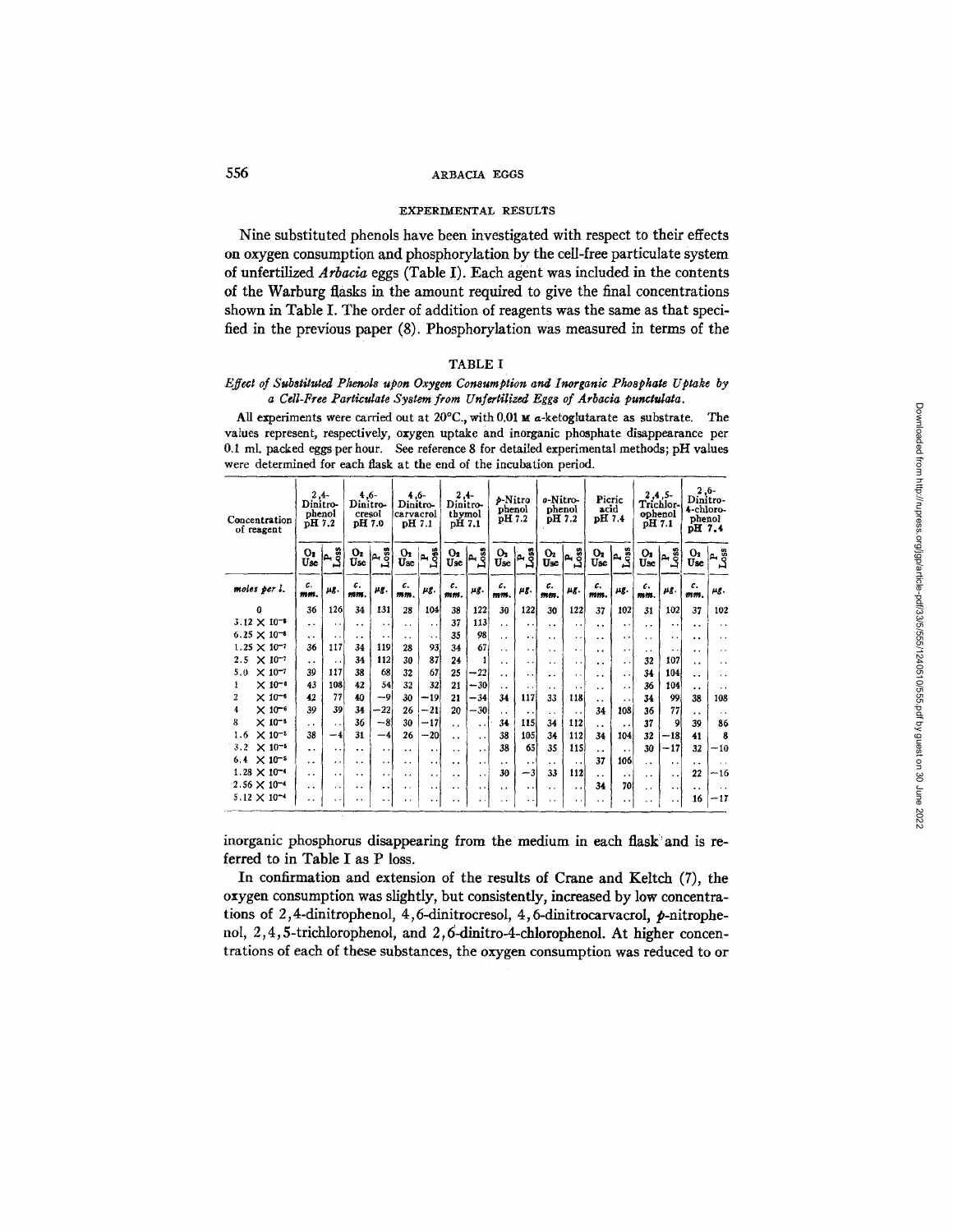below the normal level. 2,4-Dinitrothymol produced only an inhibition, o-Nitrophenol and 2,4,6-trinitrophenol produced neither a stimulation nor a significant depression of oxygen consumption at any concentration tried.

Where present, the increase in oxygen consumption was small as compared to the effects of the same agents upon oxygen consumption of intact unfertilized or



FIG. 1. Effect of 4,6-dinitrocresol upon oxygen consumption at  $20^{\circ}$ C. of intact unfertilized *Arbacia* eggs and of the cell-free particulate system derived from the same quantity of unfertilized eggs. The pH of the medium for unfertilized eggs was 7.9, that of the homogenate, 7.0. The values of oxygen consumption on the ordinate are expressed as cubic millimeters per hour per gram wet eggs. The control level, without added dinitrocresol, for the intact eggs, is denoted by the line labeled  $A$ , that for the particulate system by B.  $\circ$ ——— $\circ$ , cell-free particulate system.  $\times$ —— $\times$ , intact unfertilized *Arbacia* eggs.

fertilized eggs (Figs. 1-4). This seems to be due in part to the fact that the basal oxygen consumption of the homogenate is relatively very high, on the average  $340$  c.mm. per hour for the cell-free material derived from 1 gm. of eggs, as compared with 70 and 310 c.mm. per hour for the same quantity of *intact* unfertilized and fertilized eggs, respectively. The high rate for the homogenate is in part due to the fact that the inorganic phosphate required for the phosphate uptake measurements produces some increase in oxygen consumption of the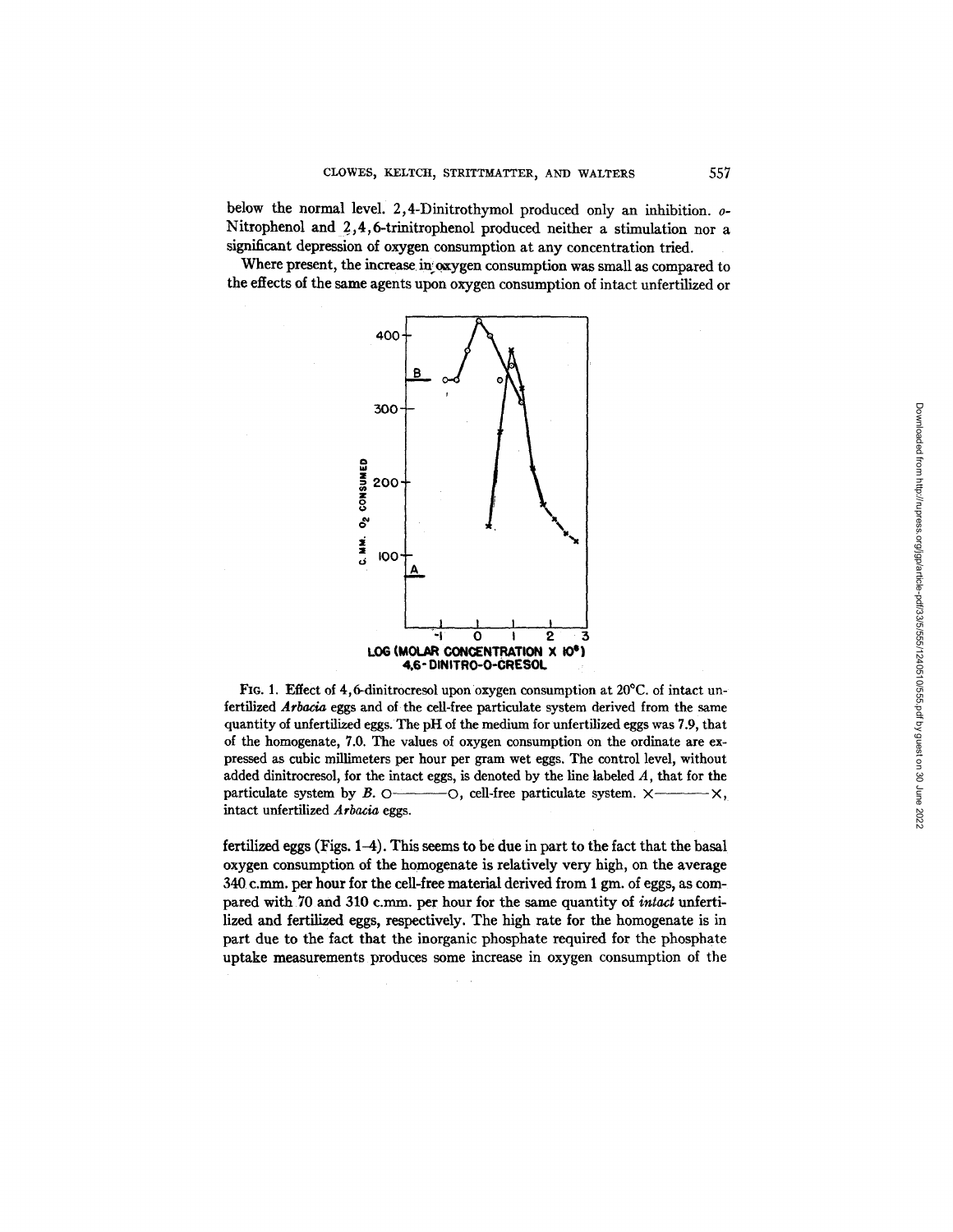## 558 ARBACIA EGGS

same type as that induced by the substituted phenol and perhaps to the fact that undefined factors, possibly associated with compartmentation, controlling oxygen consumption are partially lost by homogenization.

The phosphorylation was blocked by the same agents as were active in increasing the oxygen consumption (Table I), the concentration required being in each instance slightly larger than that producing the optimum oxygen uptake; 2,4-dinitrothymol produced an inhibition of both oxygen consumption and phosphorylation. The o-nitrophenol and picric acid had no effect on either oxygen consumption or phosphorylation at concentrations up to  $10^{-3}$   $\mu$ . There



FI6. 2. Effect of 2,4-dinltrophenol upon oxygen consumption and cell division of fertilized *Arbacia* eggs (A), and upon oxygen consumption and phosphorylation by a cell-free particulate system from unfertilized Arbacia eggs (B). All measurements were made at  $20^{\circ}$ C.  $\circ$ ———— $\circ$ , oxygen consumption.  $\times$ —— $\times$ , cell division.  $\bullet$  -  $\bullet$ , phosphorylation.

are five striking parallels between the effects on the cell-free oxidative phosphorylating system and the effects on the intact, cleaving eggs.

1. The block to both cleavage and phosphorylation is produced by concentrations just larger than those required for optimum oxygen consumption, as illustrated by the data for dinitrophenol (Fig. 2).

2. Dinitrocarvacol produces an increase in oxygen consumption in both the intact eggs and the particulate system, but blocks both cleavage and phosphorylation; on the other hand, its isomer, dinitrothymol, inhibits oxygen consumption in both systems and blocks both cleavage and phosphorylation (Fig. 3).

3.  $\phi$ -Nitrophenol stimulates oxygen consumption in both systems and blocks both cleavage and phosphorylation, its isomer, o-nitrophenol, is inactive toward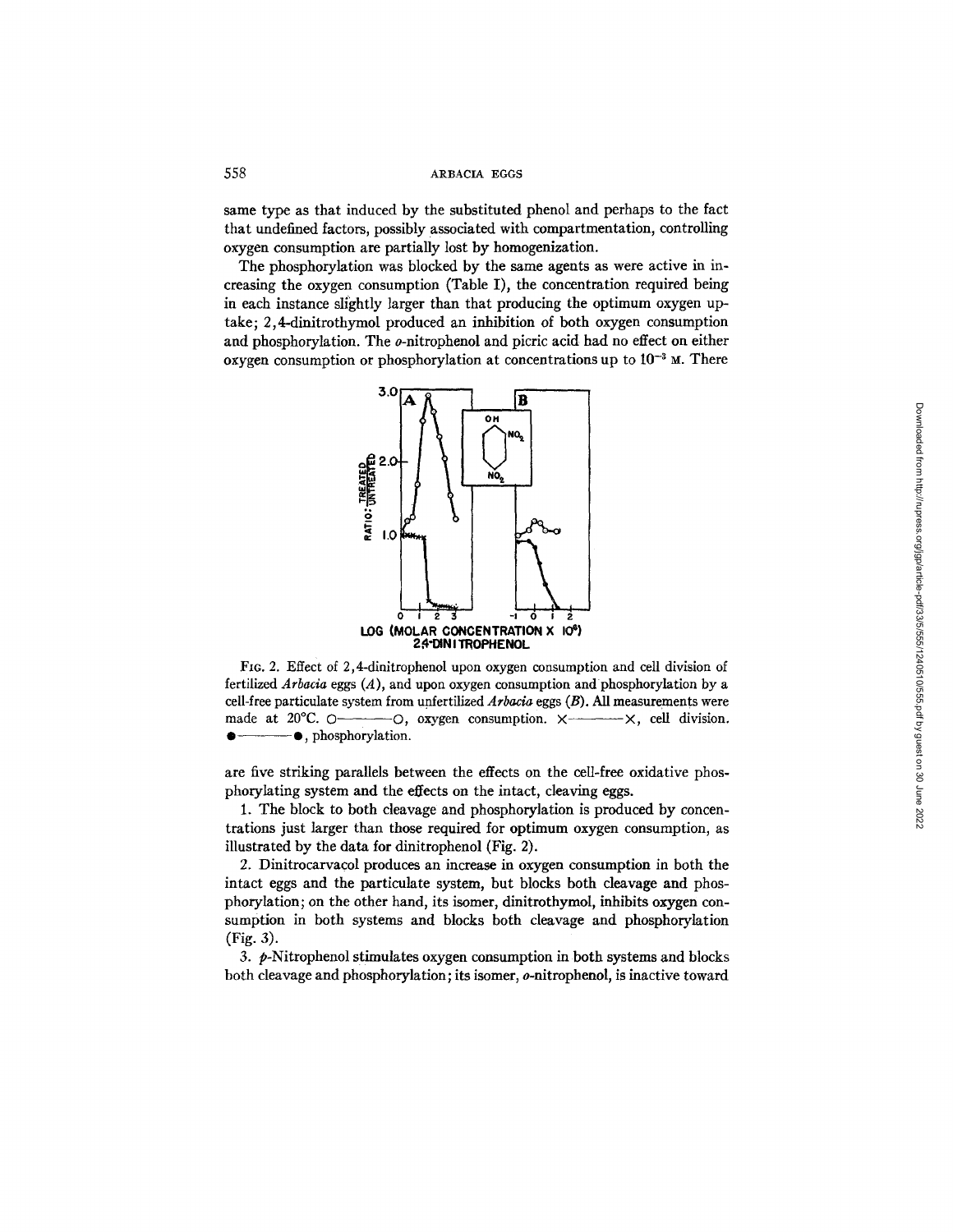

FIG. 3. Effect of dinitrocarvacrol and dinitrothymol upon oxygen consumption and cell division of fertilized  $Arbacia$  eggs  $(A \text{ and } C)$ , and upon oxygen consumption and phosphorylation by a cell-free particulate system from unfertilized Arbacia eggs (B and  $D$ ). All measurements were made at 20°C. O--O, oxygen consumption.  $\times$   $\times$   $\times$   $\times$  cell division.  $\bullet$   $\times$   $\bullet$  , phosphorylation.



FIG. 4. Effect of dinitrocresol upon oxygen consumption and cell division of fertilized Arbacia eggs at pH 7.9 (A) and pH 7.0 (B), compared with its effect upon oxygen consumption and phosphorylation by a cell-free particulate system from unfertilized Arbacia eggs at pH 7.0 (C). All measurements were made at 20°C.  $\circ$ - $-O, oxy-$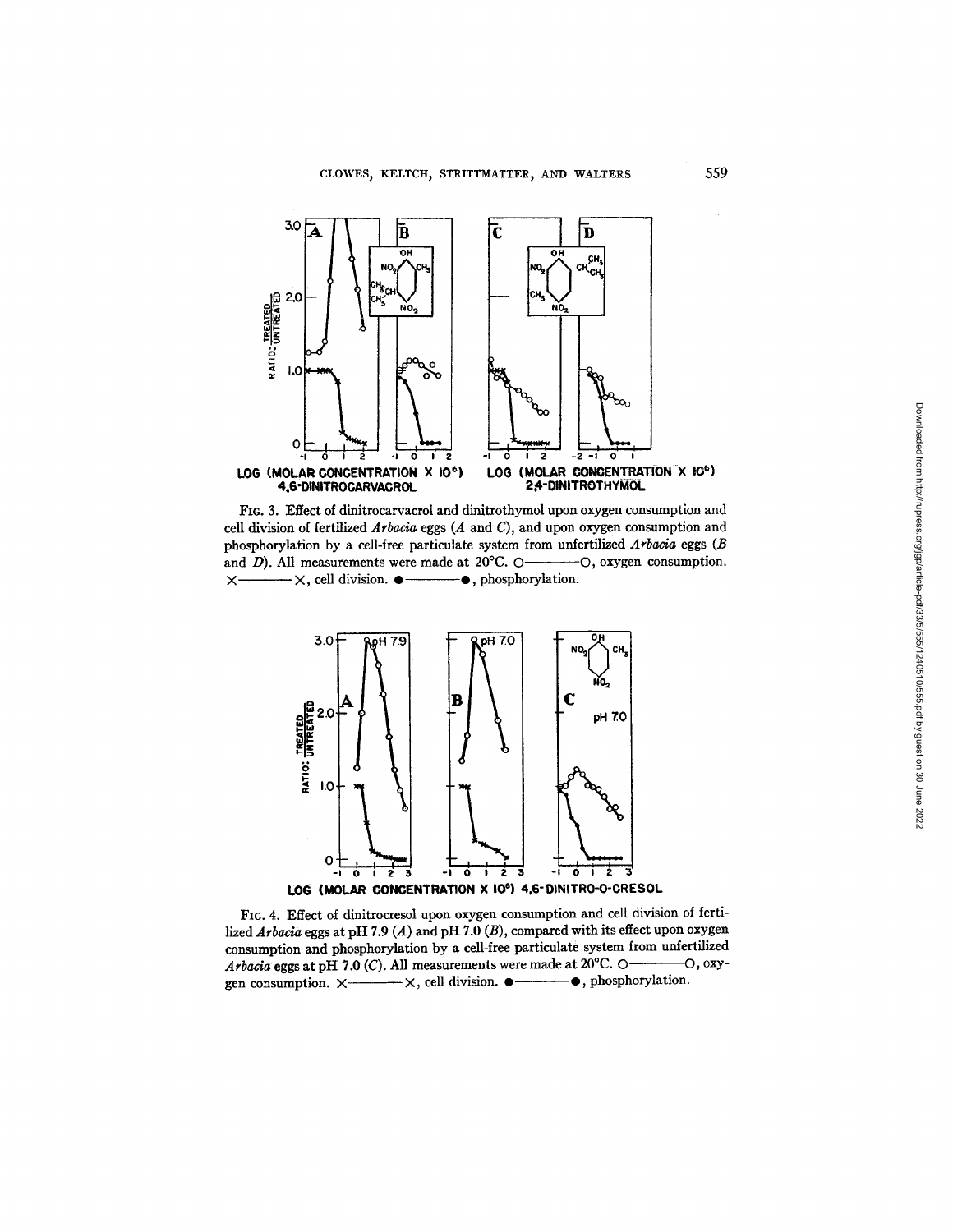oxygen consumption in both systems, and blocks neither cleavage nor phosphorylation.

4. Picric acid is completely inactive in both systems.

5. The concentration of each active agent required to block cleavage at pH 7.0 or to block phosphorylation at pH 6.9-7.4 is smaller than that required to block cleavage of the fertilized eggs in sea water at pH 7.9 (Fig. 4). This is what would be expected if the undissociated acid form of the substituted phenol were the form in which these agents penetrate the egg surface (9).

If the undissociated form, rather than the anion, were the active form, the concentration of undissociated molecules required to block egg cleavage might be expected to be very close to that required by the same agent to block phos-

| × |  |
|---|--|
|---|--|

*Concentrations of Undissociated Molecules of Various Substituted Phenols Required to Inhibit Cleavage in Intact Fertilized Arbacia Eggs and Phosphorylation by Cell-Free Particulate Systems, as Calculated from the Data of Table I and Previous Papers (2, 3)* 

| Compound                    | pK' |                      | Total concentration for 50<br>per cent block in: | Concentration of undissociated<br>molecules at 50 per cent block of: |                       |  |  |  |
|-----------------------------|-----|----------------------|--------------------------------------------------|----------------------------------------------------------------------|-----------------------|--|--|--|
|                             |     | Cell division        | Phosphorylation                                  | Cell division                                                        | Phosphorylation       |  |  |  |
|                             |     | moles per l.         | moles per l.                                     | moles per l.                                                         | moles per l.          |  |  |  |
| $\phi$ -Nitrophenol         | 7.2 | $8.9 \times 10^{-5}$ |                                                  | $3.4 \times 10^{-6}$ 11.49 $\times 10^{-6}$                          | $1.7 \times 10^{-5}$  |  |  |  |
| $2, 4, 5$ -Trichlorophenol  | 6.9 | $1.0 \times 10^{-5}$ |                                                  | $5.6 \times 10^{-6}$ 9.1 $\times 10^{-7}$                            | $2.1 \times 10^{-6}$  |  |  |  |
| $4, 6$ -Dinitrocarvacrol    | 4.5 | $5.8 \times 10^{-6}$ | $7.9 \times 10^{-7}$                             | $ 2.3 \times 10^{-9} $                                               | $2.0 \times 10^{-9}$  |  |  |  |
| $4, 6$ -Dinitrocresol       | 4.4 | $4.0 \times 10^{-6}$ |                                                  | $6.3 \times 10^{-7}$ 11.3 $\times 10^{-9}$                           | $1.6 \times 10^{-9}$  |  |  |  |
| $2,4$ -Dinitrophenol        | 4.1 | $2.3 \times 10^{-6}$ |                                                  | $2.5 \times 10^{-6}$ 3.9 $\times 10^{-9}$                            | $2.0 \times 10^{-9}$  |  |  |  |
| $2,4$ -Dinitrothymol        | 4.1 | $1.3 \times 10^{-6}$ | $1.6 \times 10^{-7}$                             | $ 2.1 \times 10^{-10} $                                              | $1.6 \times 10^{-10}$ |  |  |  |
| 2, 6-Dinitro-4-chlorophenol | 3.5 | $3.9 \times 10^{-4}$ |                                                  | $1.1 \times 10^{-5}$ 1.6 $\times 10^{-8}$                            | $1.4 \times 10^{-9}$  |  |  |  |

phorylation. This was found to be the case for each of the five active nitrophenols (Table II). For example, the tota/ concentration of dinitrocresol required to reduce phosphorylation by 50 per cent at pH 7.0 was one-tenth the total concentration of the same agent required to reduce cleavage by 50 per cent at pH 7.9, but the concentrations of undissociated molecules required in the two systems were virtually identical,  $1.6 \times 10^{-9}$  M and  $1.3 \times 10^{-9}$  M, respectively. For reasons as yet incompletely understood, this correspondence of the concentrations of undissociated molecules required to cause inhibition in the two systems does not hold for two substituted phenols containing halogens.

The fact that the effects of the substituted phenols upon cell division parallel those upon oxidative phosphorylation in five critical respects enumerated above suggests that the reversible block to cleavage produced by these agents is due to interruption of oxidative phosphorylation. This, in turn, would imply that the energy for cleavage in the *Arbacia* egg is made available *via* oxidative phosphorylation processes.